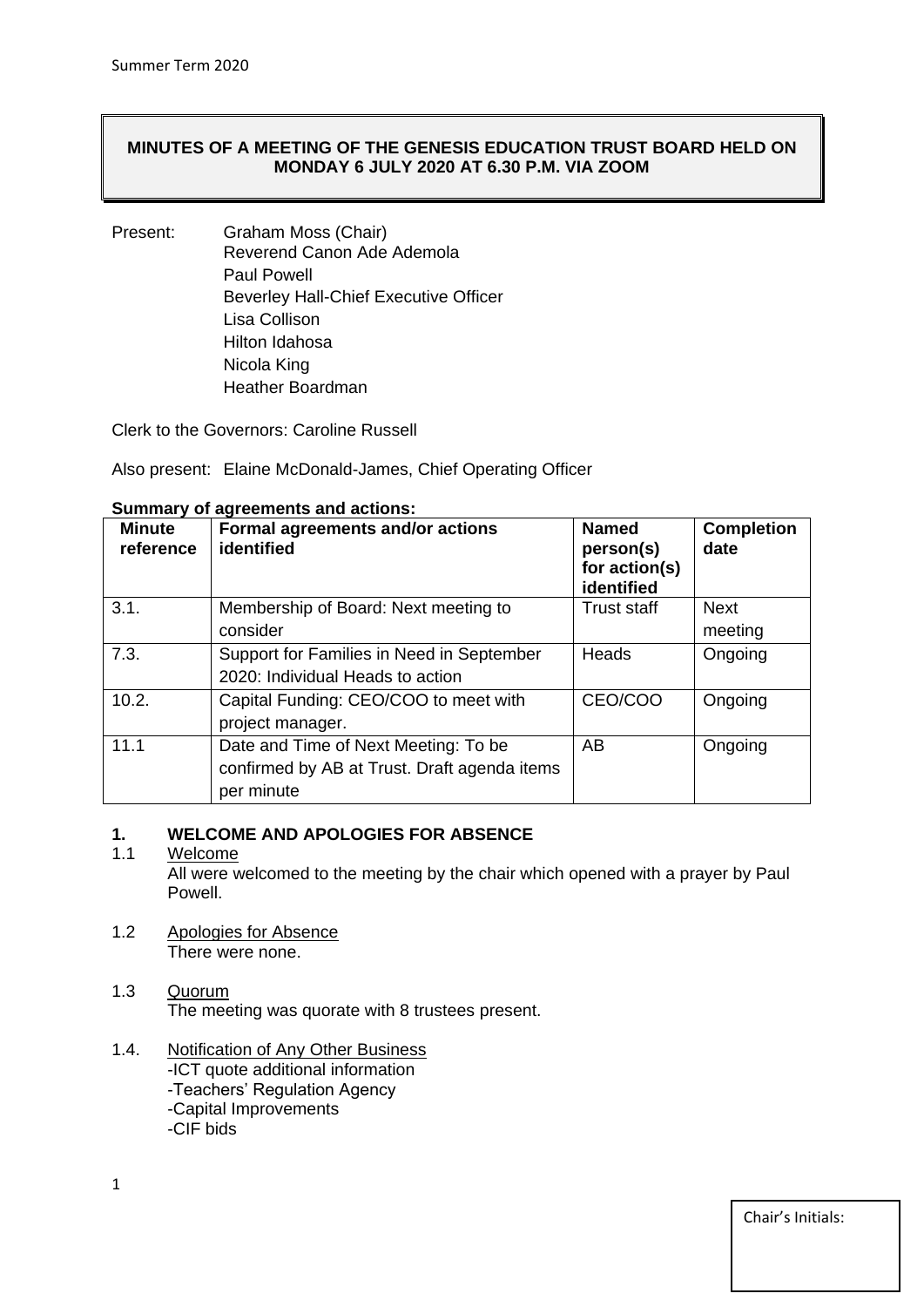### **2. DECLARATIONS OF INTEREST**

2.1 There were no declarations made pertaining to any of the agenda items for this meeting.

## **3. CHAIR'S ACTIONS**

3.1. Trustee Vacancies

The return of Heather Fleetwood as a trustee with HR skills was considered and **AGREED.**

#### **ACTION:**

**-**Formal recommendation to autumn term meeting re this from chair and CEO.

3.2. Return of Year 5 Pupils Further update was given.

#### 3.3. Leadership Issue

It was noted that the Head Teacher at St Margaret's Primary had applied for a post elsewhere with release agreed from 1 September 2020. Amir as Executive Principal will oversee the school with an appointment of an internal Head of School to follow. David Huntingford was thanked for his service over the last 3 years.

## **4. CHIEF EXECUTIVE OFFICER'S ACTION**

- 4.1. It was noted that regular updates had been received regarding implementation of government guidance in relation to issues including health and safety, welfare and education of children.
- 4.2. Vulnerable and key worker children have been supported with Reception, Year 1, Year 5 and 6 welcomed back to school. Summer and Saturday schools will be run again this year and children are pleased to be back in school.
- 4.3. The Trust has worked to ensure the safe return of all children in September with a broad and balanced curriculum, support targets to be set for all children to recover lost learning by the time they leave school. Further updates will be given when risk assessments have been completed.
- 4.4 Application to various central and local government funds was noted re tutoring and reimbursement of additional costs arising from COVID19.

# **5 MEMBERSHIP OF THE GOVERNING/ TRUSTEES BOARD**<br>5.1 Canon Ade Ademola and Stuart Lambert reappointed to the F

5.1 Canon Ade Ademola and Stuart Lambert reappointed to the Federation LGB

## **6. MINUTES**

- 6.1. Minutes were Received, Approved and Considered as Follows; -Minutes of GET Board meeting on 16 March 2020. -Minutes of GET Board meeting on 27 May 2020. -Draft minutes of Finance and Premises GET Board on 11 May 2020. -Draft minutes of Standards GET Board on 20 May 2020.
- 6.2. Minutes/ Reports from Committees COO reported re 208, Markhouse Road and need to ensure return of funds to the Trust from the Diocese (£92,000 and the internal transfer from St. Margaret's to St. Saviour's of £117,000).

2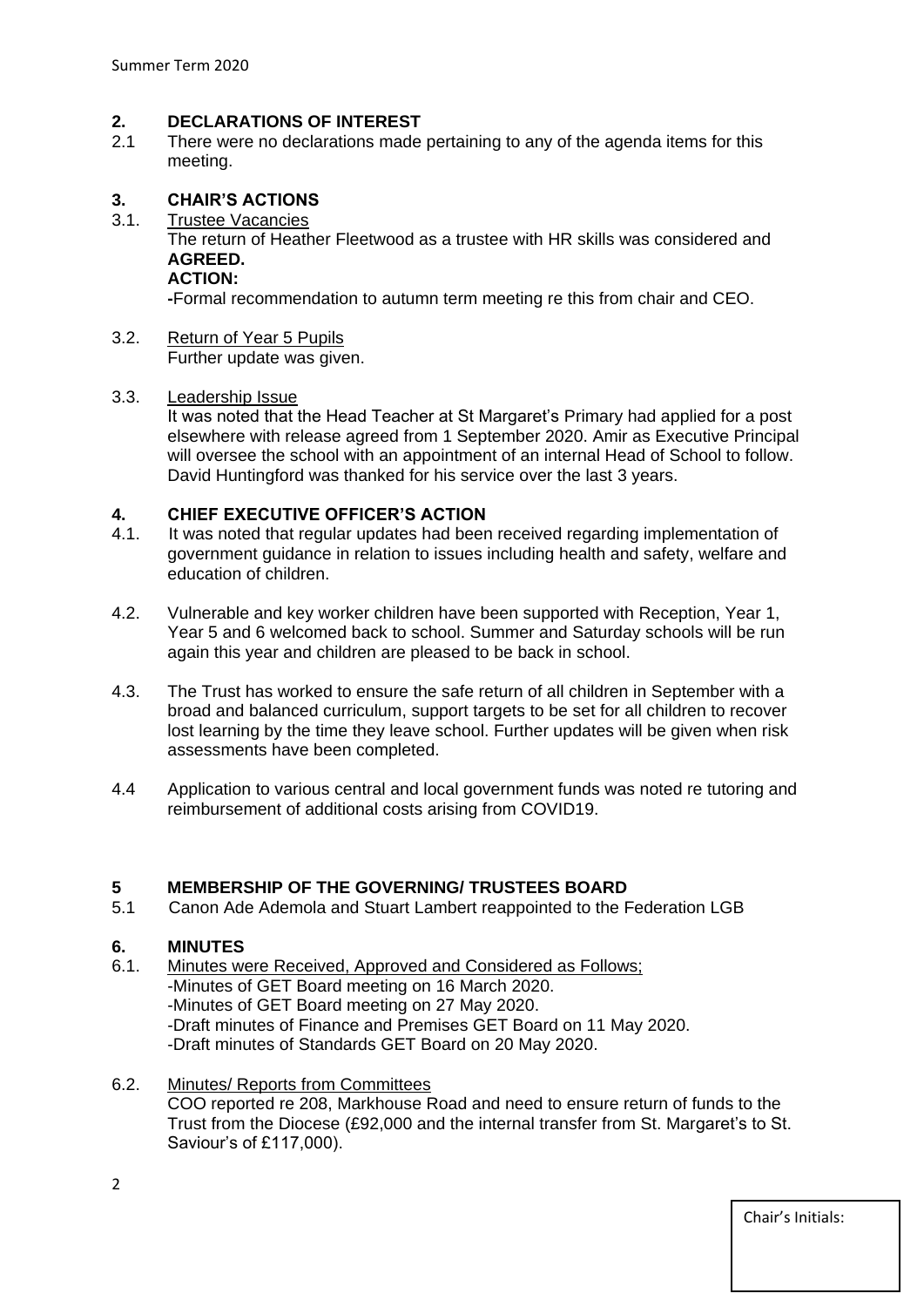**ACTION:** Finance and Premises Committee agenda standing item. Advice to be sought on mechanism of transfer.

6.3. Standards GET Board 20/05/2020

Draft minutes were received and accepted.

**Q.** Have any children been tested for COVID? **A.** Yes, with no positive results. 1 staff member had early COVID. Lap tops have been sent to eligible children by all schools.

**Q.** Do all have access to remote learning? **A.** Most children do**.** A weekly return review of those who have been accessing with calls home where necessary. Hard copy learning packs have been sent to children without access.

**Q.** Percentage of children engaging with online learning? **A.** 75%. 45 children have packs across the Trust and key worker children are in school.

**Q.** For those not engaging are there catch up plans? **A.** Yes, will be supported. Paul Powell was thanked for this contribution to the committee.

# **7. FINANCE AND PREMISES DOCUMENTATION**

- 7.1. Monthly Management Accounts and 3 Year Budgets for Each Trust School Circulation of monthly management accounts and 3 year budgets for each Trust School was noted together with GET consolidated management accounts.
- 7.2. COO Update

COO updated the meeting regarding refund of additional COVID19 costs. Expenditure has been incurred and continues to be incurred. A claim will be submitted by 21/07/2020. COO noted that there has been loss of income from after school and breakfast clubs which will reduce the carry forward this year. Financial risks from September 2020 relate to new information from Government, COVID and impact on staffing, all of which is unknown so it is hard to have concrete systems in place.

7.3. Return to School in September 2020

The Trust is working hard to ensure the safe return of all children in September but Government guidance is expected to be updated in August and as such further adjustment may be necessary.

**ACTION:To review any additional costs/actions that may arise from guidance guidance and pandemic**.

7.4. Company Tax Return This was noted at zero.

# 7.5. ICT Service Level Agreement

This was reviewed in detail at finance and premises committee with tender documentation resubmitted with the reduced needs and the opportunity to encourage local companies to bid. 3 returns were received with the quote from Adept accepted (unanimously **AGREED** by Board) for the sum of £14,176.20.

**Q.** Could contracts be merged for economies of scale? **A.** They have been for a combined service level agreement. There has been central government support re procurement of IT including chrome books for vulnerable children. **(Lisa Collison left the meeting at 8.43 p.m.)**

## **8. ACCELERATED LEADERSHIP PROGRAMME**

8.1. This programme would be the creation of 3 positions to fast track teachers with leadership potential. The contract will be a 2 year fixed term with the expectation that